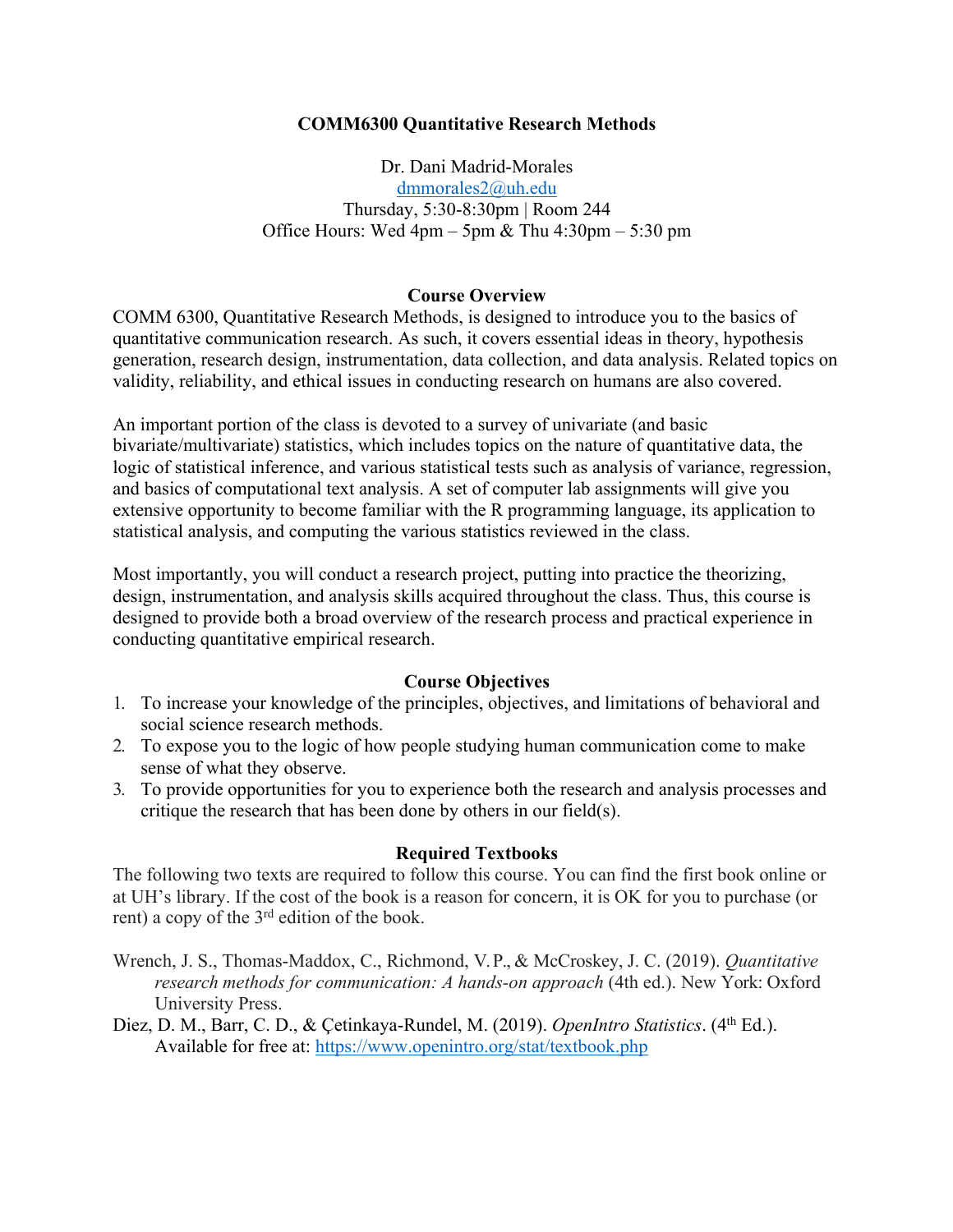## **Evaluation**

You will be expected to complete a variety of in-class activities and take-home lab assignments. The assignments and projects are designed with the course objectives in mind. All readings and assignments should be completed before the class session.

Missed deadlines result in **10% grade reduction** for each day the assignment is late, unless you have a valid reason and have made prior arrangements with me.

#### **1. Homework (10 points x 12)**

Weekly labs provide you experience at analyzing data, computing statistics, and performing some data-related activities in class. You will learn how to use the R programming language for data management and analysis. **Labs turned in late will not be eligible for credit.**

## **2. Professor Conference (10 points)**

Every student is required to meet with me to discuss the progress of your research project. It is your responsibility to contact me in order to set up the time to meet. **You should e-mail me questions and/or rough drafts before we meet, so that we may be able to make the most out of our meeting time.**

#### **3. Individual or Team Research Project (200 points)**

An important part of this course is to design and conduct a research project. This semesterlong process is designed to give hands-on experience in all the major components of conductive quantitative research. **You will have the option to work on this project by yourself independently, or work with another classmate (a group of two the maximum).**

You will write **four "building block" papers** that will be revised into a final paper. I will provide details for these assignments in separate class handouts. Your immediate task is to come up with a topic that interests you, has research significance, and can be studied using one of the methods we'll discuss over the course (surveys, content analysis, or experiments). If you already have a research proposal written in previous classes, **I strongly suggest developing the proposal into a full research paper.**

#### **4. Participation & Attendance (70 points)**

This includes coming to class, engaging in class discussion and completing the labs in class.

| Homework                     | $12*10$ points         |  |  |
|------------------------------|------------------------|--|--|
| <b>Professor Conference</b>  | 10 points              |  |  |
| Research Project             | $(200 \text{ points})$ |  |  |
| Building Block Paper #1      | 30 points              |  |  |
| Building Block Paper #2      | 30 points              |  |  |
| Building Block Paper #3      | 30 points              |  |  |
| Building Block Paper #4      | 30 points              |  |  |
| <b>Final Research Paper</b>  | 60 points              |  |  |
| <b>Research Presentation</b> | 20 points              |  |  |
| Participation/Attendance     | 70 points              |  |  |
| <b>Total</b>                 | 400 points             |  |  |
|                              |                        |  |  |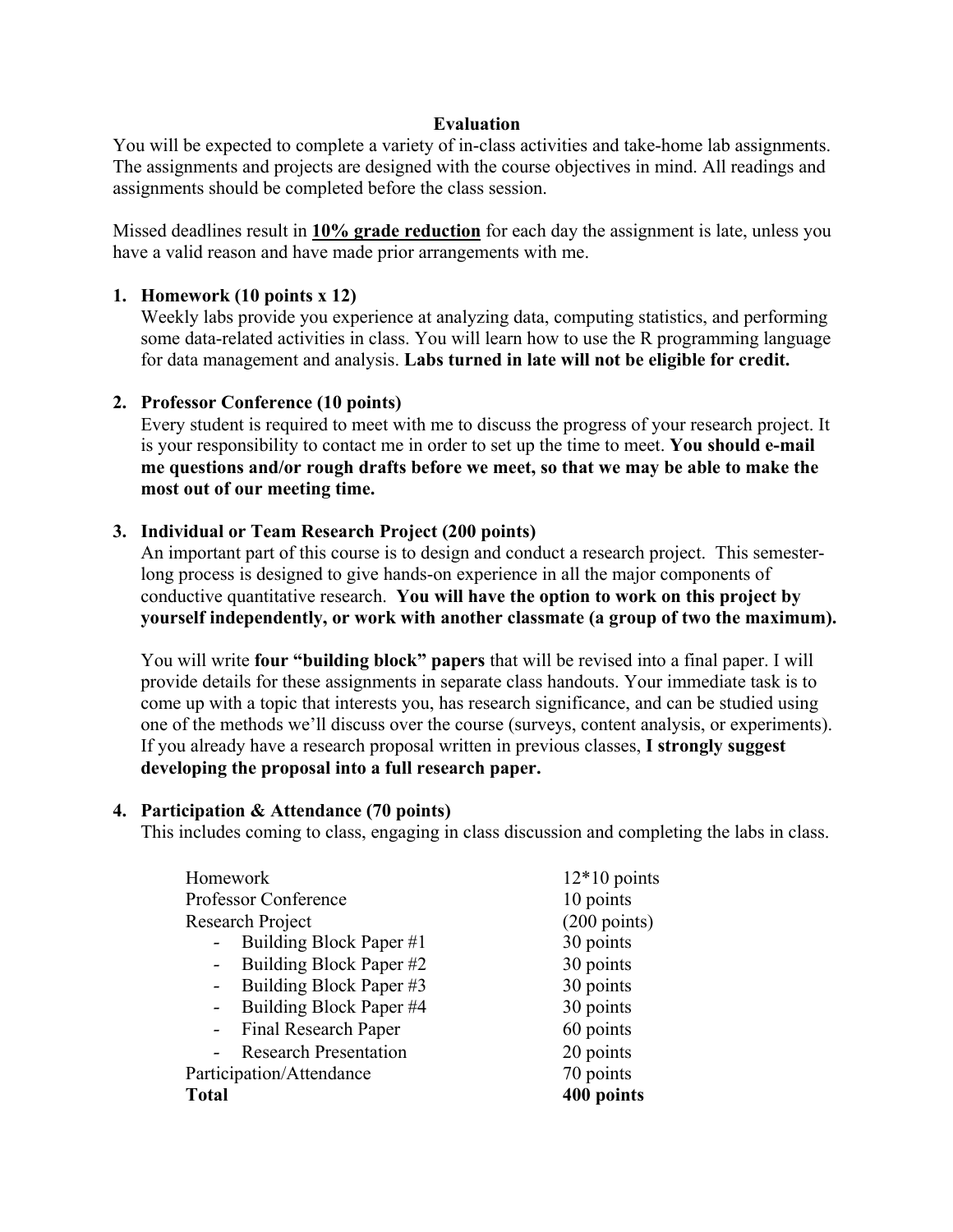# **Academic Misconduct**

The penalty for misconduct is a grade of "F" on the assignment or for the course, depending on the severity of the infraction. **If you have an issue with a grade please submit your concerns in writing via e-mail so I can make sure to follow-up on your inquiry**. Please keep copies of all of your graded assignments for future discussions.

- You are expected to work **independently** on all assignments unless classified as a "group assignment." To do otherwise is cheating and will be considered academic misconduct.
- A student observed copying answers from another individual on class assignments (which are not group work) will meet the criteria for academic misconduct.
- If you have questions regarding what comprises academic misconduct or plagiarism, please contact me. **Ignorance of the definition of plagiarism or academic misconduct is not a valid excuse and will not keep a student from being charged.**
- All students are subject to UH's Academic Honesty Policy and to all other universitywide policies and procedures as set forth in the UH University Catalog and Student Handbook. To review the catalog, visit http://www.uh.edu/provost/policies/honesty/ and click on *Academic Honesty Policy*.

# **Writing Policy – IMPORTANT!**

All written assignments are to be **typed, double-spaced, 12-point Times New Roman font, in black ink.** Additionally, assignments should be spell-checked and free of grammar errors. All papers must be saved as a PDF. Please follow academic standards when constructing your assignment (this includes, but is not limited to, using introductions, transitions, conclusions, and citing references properly). For additional assistance with writing assignments, please consider making an appointment for a writing consultation with **UH's Writing and Reading Center**.

#### **Attendance**

If you are absent, you will still be responsible for course material and announcements made while you are out. Consult the syllabus, posted readings and assignments, and ask your classmates about any material you missed before contacting me for additional information. Given the topic and pace of this course, class should only be missed for unexpected emergencies. **Please note attendance is part of your course participation grade.**

#### **Disability Service**

The University of Houston complies with Section 504 of the Rehabilitation Act of 1973 and the Americans with Disabilities Act of 1990, pertaining to the provision of reasonable academic adjustments/auxiliary aids for students with a disability. In accordance with Section 504 and ADA guidelines, UH strives to provide reasonable academic adjustments/auxiliary aids to students who request and require them.

If you believe that you have a documented disability requiring academic adjustments/auxiliary aids, please contact:

> Center for Students with Disabilities 4369 Cougar Village Dr., Room 100 Office Phone: 713-743-5400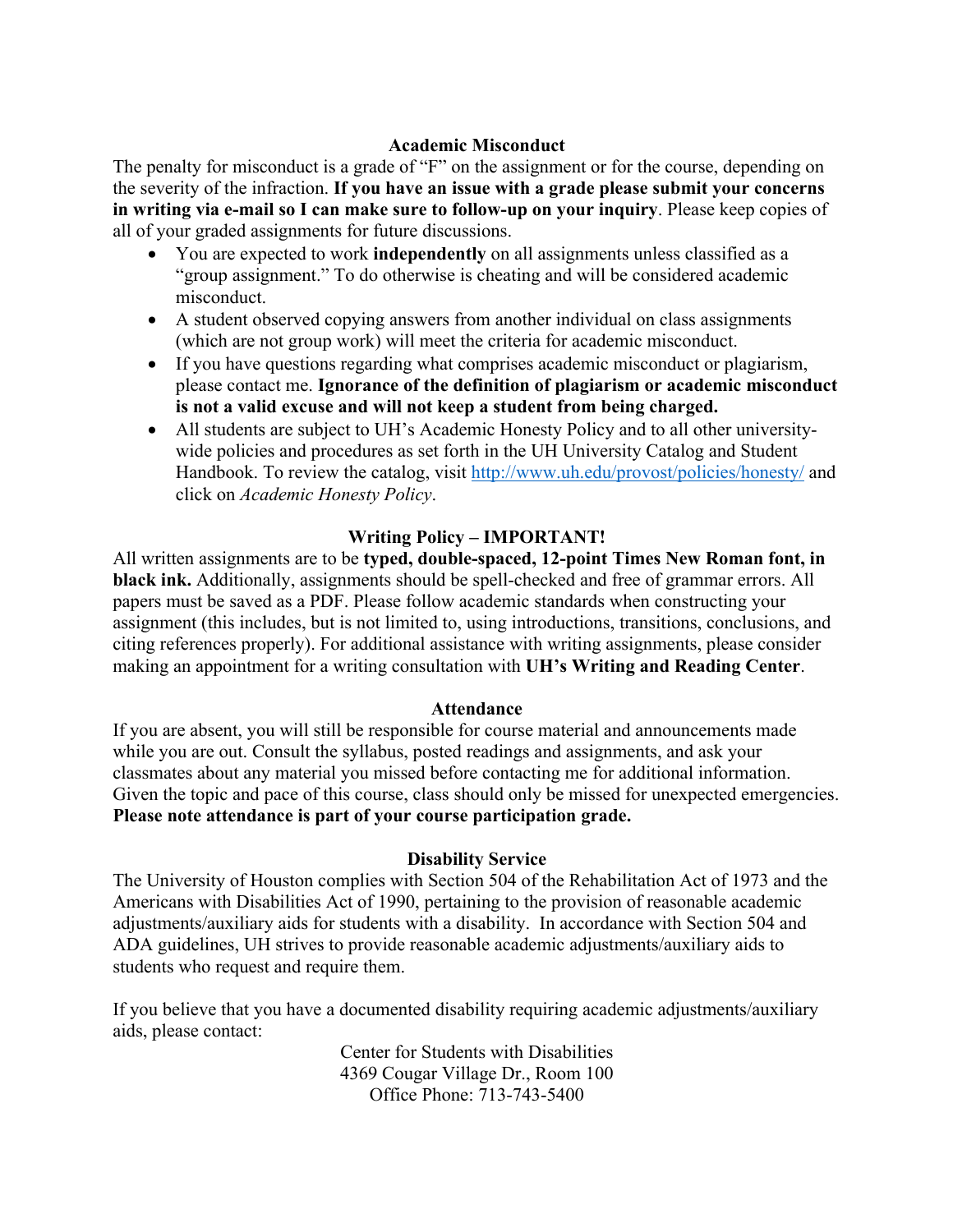Website: http://www.uh.edu/csd/ Email: uhcsd@central.uh.edu

## **Counseling Service**

Counseling and Psychological Services (CAPS) can help students who are having difficulties managing stress, adjusting to college, or feeling sad and hopeless. You can reach CAPS (www.uh.edu/caps) by calling 713-743-5454 during and after business hours for routine appointments or if you or someone you know is in crisis. No appointment is necessary for the "Let's Talk" program, a drop-in consultation service at convenient locations and hours around campus. http://www.uh.edu/caps/outreach/lets\_talk.html

## **Writing Center Service**

University of Houston Writing Center offers undergraduate students one-on-one help at any stage of the writing process. UHWC also offers online assistance and computer-based lessons. See their Web page http://writingcenter.uh.edu/ for details and hours of operation.

**You are strongly recommended to submit your papers to the writing center. They will help review your work via email and will help your performance in the course dramatically.**